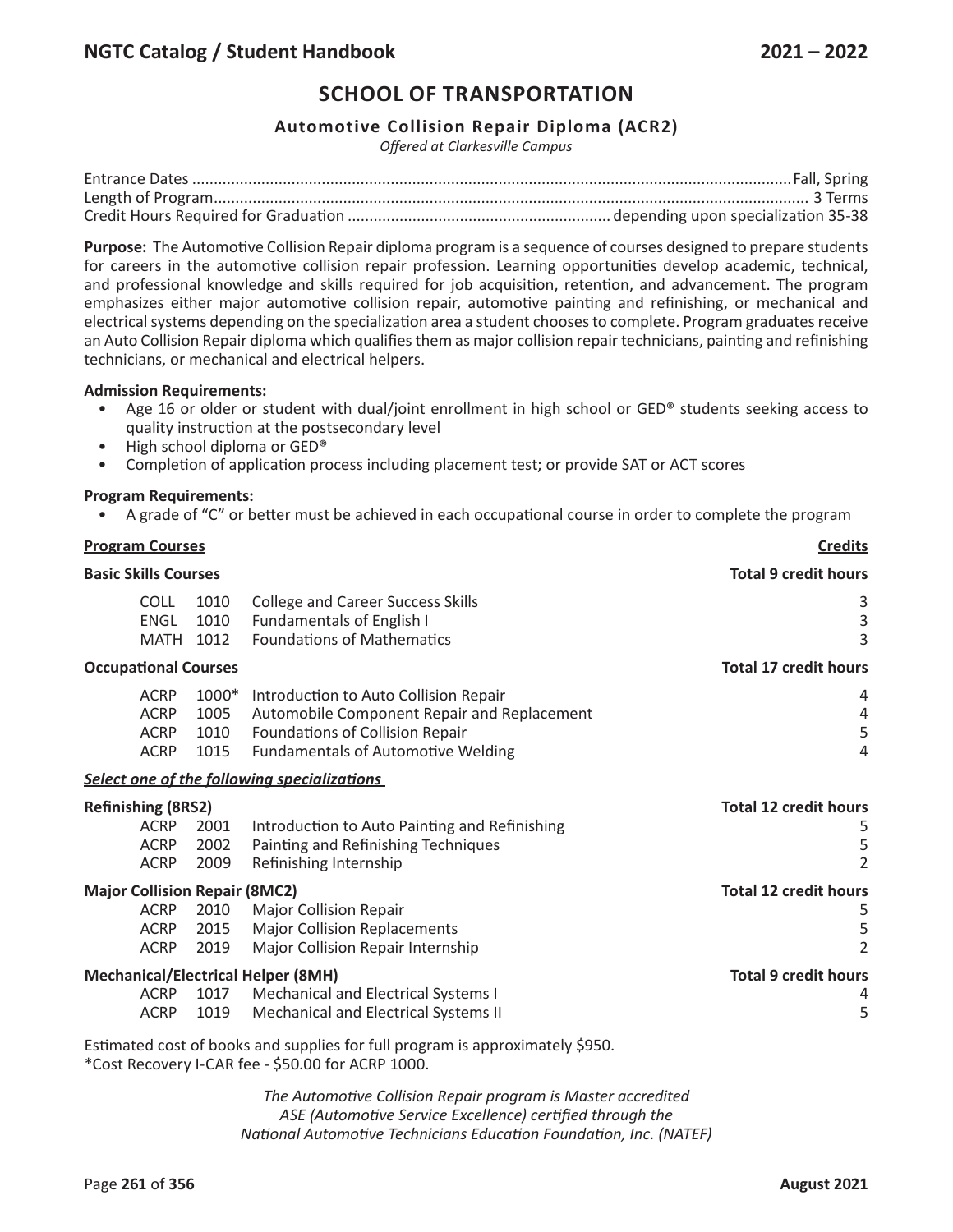## **Automotive Collision Mechanical/Electrical Helper Certificate (AH71)**

*Offered at Clarkesville Campus*

**Purpose:** The Automotive Collision Mechanical and Electrical Helper certificate program is a sequence of courses designed to prepare students for pursuing a helper position in the automotive collision repair profession. The program covers work shop safety, organization and flow as well as basic auto body component removal and replacement procedures and automotive mechanical and electrical system components.

#### **Admission Requirements:**

- Age 16 or older or student with dual/joint enrollment in high school or GED® students seeking access to quality instruction at the postsecondary level
- High school diploma or GED®
- Completion of application process including placement test; or provide SAT or ACT scores

#### **Program Requirements:**

• A grade of "C" or better must be achieved in each course in order to complete the program

| <b>Program Courses</b> |             |      | <b>Credits</b>                              |    |
|------------------------|-------------|------|---------------------------------------------|----|
|                        | ACRP        |      | 1000* Introduction to Auto Collision Repair | 4  |
|                        | <b>ACRP</b> | 1005 | Automobile Component Repair and Replacement | 4  |
|                        | <b>ACRP</b> | 1017 | Mechanical and Electrical Systems I         | 4  |
|                        | ACRP        | 1019 | Mechanical and Electrical Systems II        | -5 |
|                        |             |      |                                             |    |

Estimated cost of books and supplies for full program is approximately \$500.

\*Cost Recovery I-CAR fee - \$50.00 for ACRP 1000.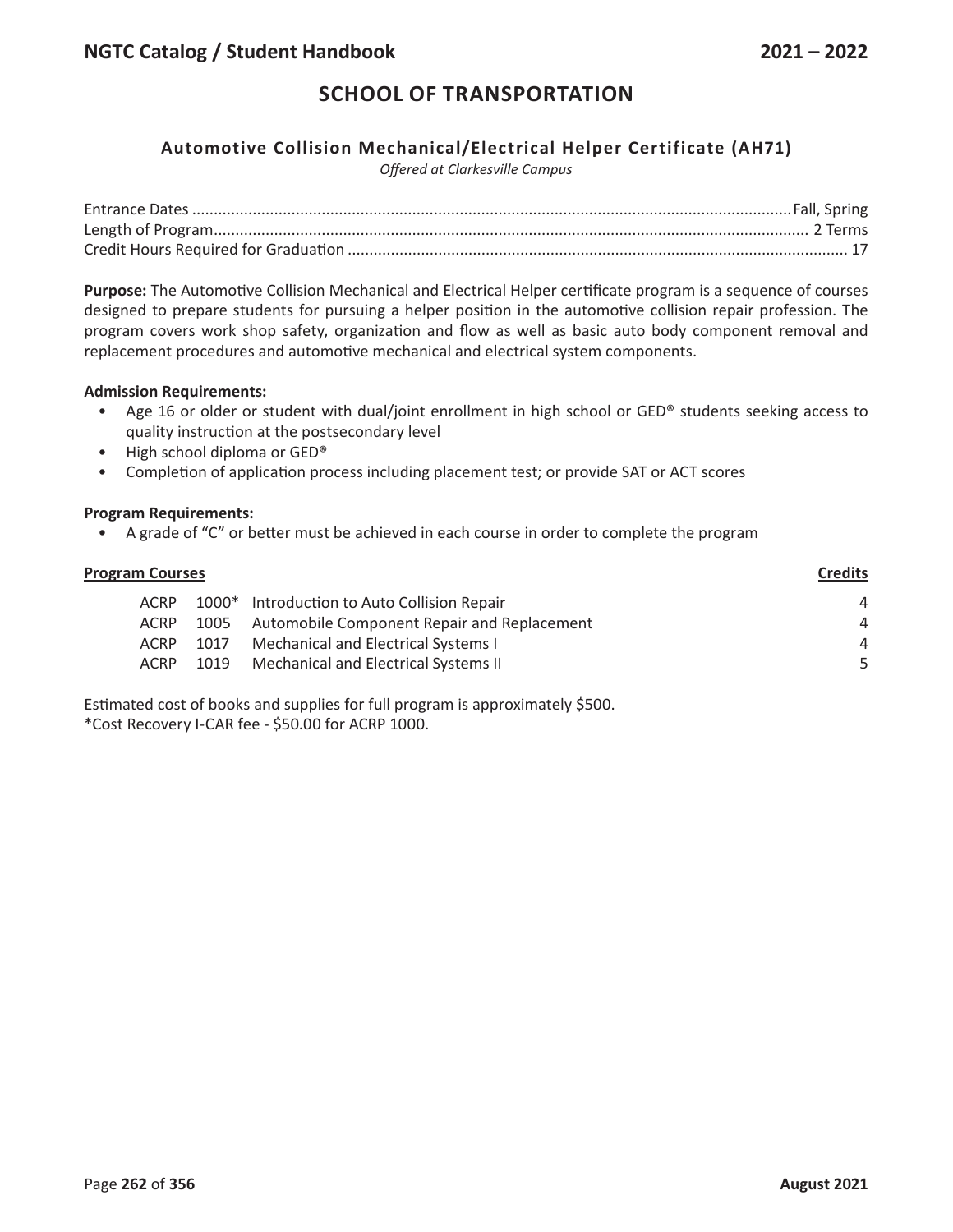### **Automotive Collision Repair Assistant I Certificate (AB51)**

*Offered at Clarkesville Campus*

**Purpose:** The Automotive Collision Repair Assistant I certificate program prepares students for employment as assistants to lead and master technicians in an automotive collision repair shop. Topics covered include work safety, hand and power tools, basic component replacement, and automotive welding techniques.

#### **Admission Requirements:**

- Age 16 or older or student with dual/joint enrollment in high school or GED® students seeking access to quality instruction at the postsecondary level
- High school diploma or GED®
- Completion of application process including placement test; or provide SAT or ACT scores

#### **Program Requirements:**

• A grade of "C" or better must be achieved in each course in order to complete the program

| <b>Program Courses</b> |             |      |                                             | <b>Credits</b> |
|------------------------|-------------|------|---------------------------------------------|----------------|
|                        | <b>ACRP</b> |      | 1000* Introduction to Auto Collision Repair | 4              |
|                        | <b>ACRP</b> | 1005 | Automobile Component Repair and Replacement | 4              |
|                        | ACRP        | 1015 | <b>Fundamentals of Automotive Welding</b>   | 4              |
|                        |             |      |                                             |                |

Estimated cost of books and supplies for full program is approximately \$500. \*Cost Recovery I-CAR fee - \$50.00 for ACRP 1000.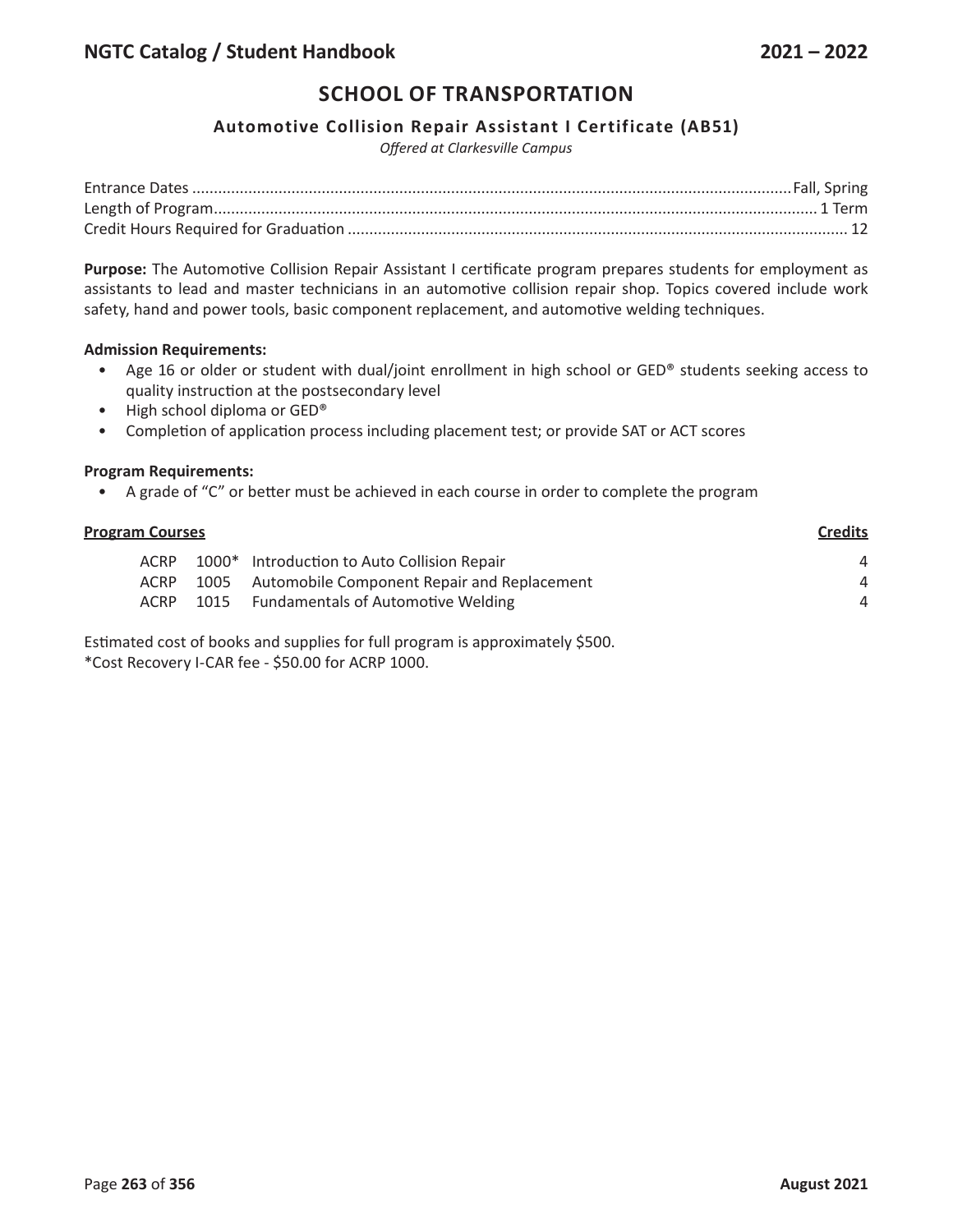## **Automotive Collision Repair Assistant II Certificate (AZ51)**

*Offered at Clarkesville Campus*

**Purpose:** The Automotive Collision Repair Assistant II certificate program is an advanced certificate option a student can complete after finishing the Automotive Collision Repair Assistant I program. Topics covered include collision repair tools and equipment, hydraulic systems, damage analysis and estimations, frame straightening, and conventional/unibody structural panel repairs and replacement.

#### **Admission Requirements:**

- Age 16 or older or student with dual/joint enrollment in high school or GED® students seeking access to quality instruction at the postsecondary level
- High school diploma or GED<sup>®</sup>
- Completion of application process including placement test; or provide SAT or ACT scores
- Must complete Automotive Collision Repair Assistant I Certificate

#### **Program Requirements:**

• A grade of "C" or better must be achieved in each course in order to complete the program.

| <b>Program Courses</b> |             |      | <b>Credits</b>                         |  |
|------------------------|-------------|------|----------------------------------------|--|
|                        | ACRP        | 1010 | <b>Foundations of Collision Repair</b> |  |
|                        | <b>ACRP</b> |      | 2010 Major Collision Repair            |  |
|                        | ACRP        |      | 2015 Major Collision Replacements      |  |
|                        |             |      |                                        |  |

Estimated cost of books and supplies for full program is approximately \$500.